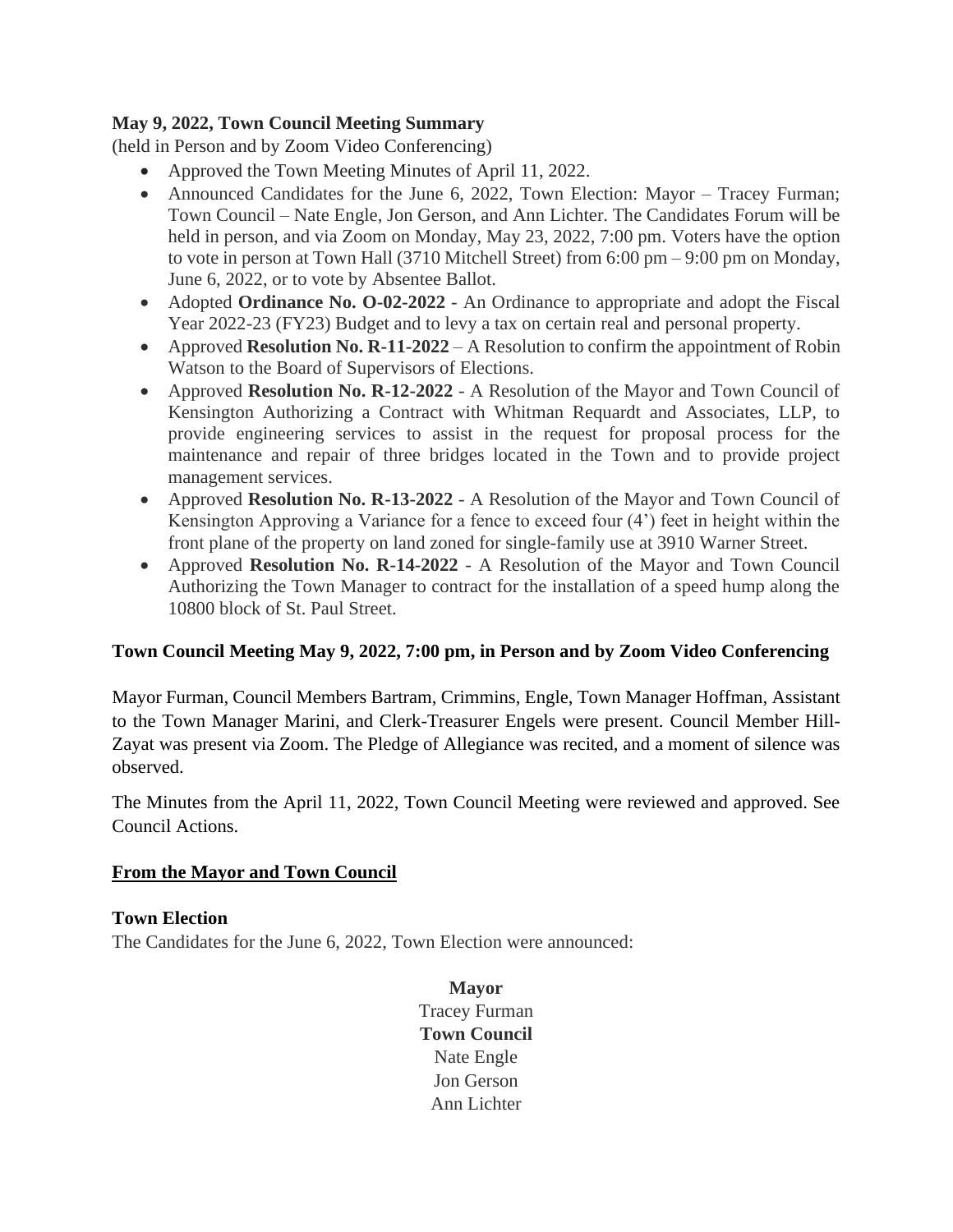The Candidates Forum will be held in person, and via Zoom, on Monday, May 23, 2022, 7:00 pm. Voters have the option to vote in person at Town Hall  $(3710$  Mitchell Street) from 6:00 pm – 9:00 pm on Monday, June 6, 2022, or to vote by Absentee Ballot. Absentee Ballot applications will be mailed out to every registered voter and the supplemental in-person registration form is available on the website for non-citizens.

#### **Juneteenth Celebration**

The Council approved an alcohol waiver at St. Paul Park for the Town's Juneteenth celebration on June 18 (rain date June 19) from 12 noon to 4 pm which will have a beer and wine garden. See Council Actions.

Ann Lichter, Racial Justice Committee Chair, stated the celebration will be a family friendly event including educational presentations, musical performers, poetry, food vendors, and activities for children**.**

## **Crossroads of Kensington, 10619 Connecticut Avenue**

The Public Hearing for site plan review with the Montgomery County Planning Board will be held on May 19 at 2:30 pm.

Leslie Olson requested clarification on the egress from the site.

Council Member Crimmins stated two curb cuts that are on the existing site will be eliminated and there will be a right in, right out, from Connecticut Avenue; exiting onto Plyers Mill Road and Metropolitan Avenue will be through an easement with the 7-11 property; Park and Planning acknowledges there is sufficient maneuverability; and Montgomery County DOT will be reviewing additional improvements to be made with the stop bars along Metropolitan Avenue.

Council Member Bartram stated the developer will address ingress and egress further if the property is used to bypass the traffic light on Metropolitan Avenue.

Sharon Scott questioned if there will be a dedicated right turn lane off north bound Connecticut Avenue to Metropolitan Avenue at that intersection.

Council Member Bartram stated several years ago there was some thought for a dedicated lane but due to an emphasis on increased pedestrian safety, it is not being considered.

#### **Mayor and Council Reports**

Council Member Hill-Zayat stated that HB 1083 did not make it out of committee; however, comments are being accepted until May 16.

Council Member Engle reported that the Public Workshop to discuss options for improving pedestrian and bicycling access and safety on the Connecticut Avenue Corridor was well attended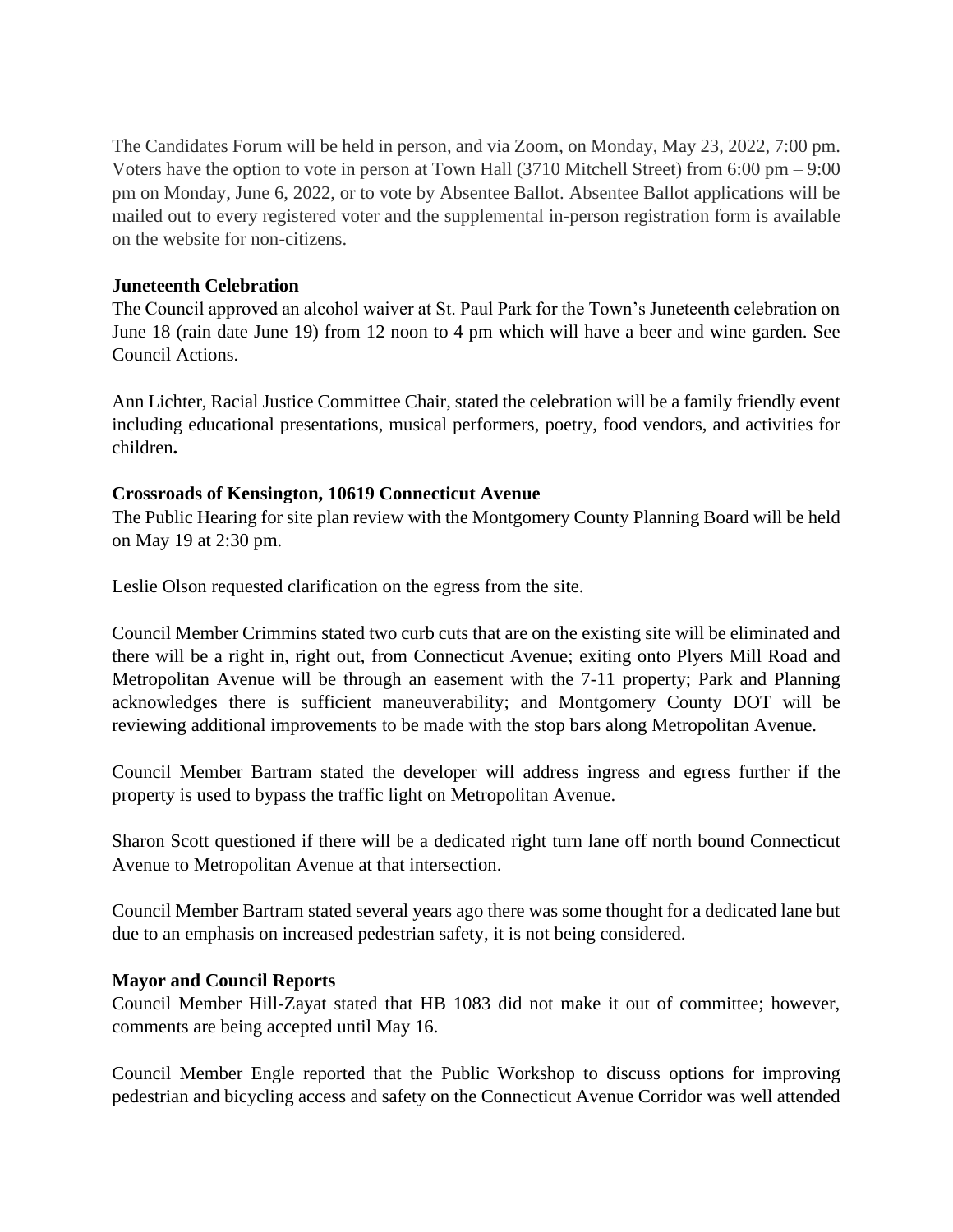on April 21; 586 responses to the survey were received, and a follow-up survey will be conducted to help improve connectivity with Ken-Gar; a report with key recommendations and funding opportunities will be available in June; and the Town is coordinating with neighboring jurisdictions and the County to begin a grant application to study potential options for adding a bike lane on Kensington Parkway.

Council Member Crimmins stated the Villages of Kensington is looking for volunteer board members and hosting an organizational meet and greet on May 11 from 5pm to 7pm at the Kensington Park Library; any questions can also be sent to him or Jennifer Ivory.

Council Member Bartram noted on May 18 there will be a business community meeting with the Montgomery County Police; and noted that at the Montgomery County MML Chapter he had the opportunity to hear Chief Marcus Jones who reported on the increase in crime and ghost guns; car meet ups which are being addressed on a regional basis; and that twenty percent of the County police force is eligible for retirement, they are looking to increase starting salary and improve morale to maintain the level of police needed.

Mayor Furman stated Food Truck nights will continue on Third Thursdays beginning May 19; the grand reopening of Edith Throckmorton Park at Ken-Gar will be held on May 14; Kensington Parkwood 5<sup>th</sup> grade Bake sale will be at the Farmers Market this Saturday; KHS Concerts will begin on June 4; and the June Town Meeting has been changed to Tuesday, June 7, due to the MML Conference the following week.

#### **From the Town Manager and Staff**

Town Manager Hoffman stated the Town has been recognized by the Arbor Day Foundation as a Tree City for 2021; and the Town Hall Veranda and Parapet Project is on schedule and should be completed in seven weeks.

#### **Public Appearances**

George Buckwalter reported on the noise from the GIGS concerts held within the courtyard along Howard Avenue, which he stated is too close to apartments and the residential area for a live music venue.

Town Manager Hoffman stated he spoke with Alcohol Beverage Services, the governing authority since there is alcohol, to see if there are any waivers for a concert; and he has also spoken with GIGS, and they are aware that they may need to change their hours.

Alice Kessler noted some concerns with those leaving the concerts in the past with alcohol and suggested a police presence at these events.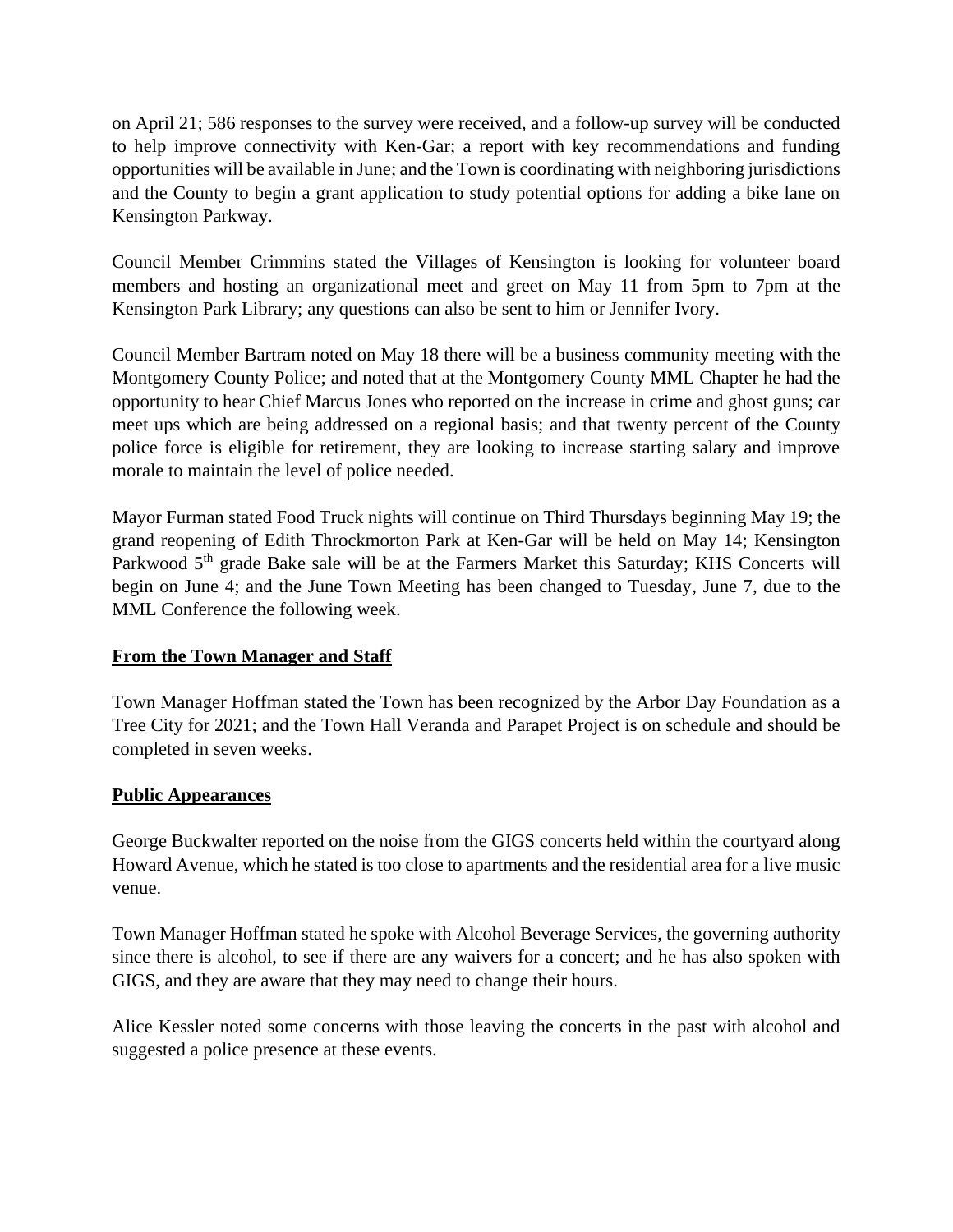Jack Gaffey stated mirrors would help with visibility at Fawcett Street and Howard Avenue along with the Hadley Place intersection; and upcoming astronomical events include the lunar eclipse May 15-16 and the Mars-Jupiter conjunction on May 23-29.

The Town will check with the Traffic Engineer regarding whether mirrors are an appropriate traffic device.

# **Ordinances, Resolutions, and Regulations**

**[Ordinance No. O-02-2022](https://r20.rs6.net/tn.jsp?f=001jPDsWhEJoskDCGPOEgETpJdARGBn779dH8WyTvdaAtYF71IIM97ServvaaHwD9p0AvvumP6XsMJ8Lb44fxyFgSlGv1ukQV18CBBpwevAzlq4cFEWImIYKaNIye6fOOD0MikGKzfzPEUqT3vzojHy3wNElZnQBmG-znoU-feCVOzyyhTAM84Hm8b_h1EYODA3BK7p9ezAn2CT7BGBzBoek1GRQHADjQwk6aTPZSK5o4TpNYIe9YnZt78BHkfKdfWG&c=J6pNeSR6b9oMLgPBNs1ReZjckvScfVc-eWm-JVwr-ztDY4AOYPrZbA==&ch=eC1LXLvQkr_4LCm6MkX2f6K1OonCpyD1iDKnmk3bmaKTVmnKatpP9g==)** – Ordinance No. O-02-2022 to Appropriate and Adopt the Fiscal Year 2022 – 2023 (FY23) Budget and to levy a tax on certain Real and Personal Property under the provision of §6-203 of the Tax-Property Article of the Annotated Code of Maryland, as amended was presented for adoption. See Council Actions.

Town Manager Hoffman reported the Public Hearing was held on April 11, 2022 and the record remained open until May 6, 2022; one public comment was received with regards to a proposed sidewalk project within the CIP.

**Resolution No. R-11-2022 –** A Resolution of the Town Council confirming an appointment made by the Mayor of Robin Watson to the Board of Supervisors of Elections was presented. Tina Sherman, appointed last month, was not able to serve due to the requirement of the Town Code that a member of the Ethics Commission cannot hold any position with any other board or commission established by the Town.

**Resolution No. R-12-2022** - A Resolution of the Mayor and Town Council of Kensington Authorizing a Contract with Whitman Requardt and Associates, LLP, (WRA) to provide engineering services to assist in the request for proposal process for the maintenance and repair of three bridges located in the Town and to provide project management services was presented. See Council Actions.

Town Manager Hoffman stated WRA would write the scope of work, bid out the project for the Town and serve as project manager; the contract would not exceed \$40,000.

The three bridges, Kent Steet at Kensington Parkway, Kensington Parkway and Frederick Avenue in front of Kensington Cabin Park, and Frederick Avenue by Kensington House are rated a grade 90 or above and are in good structural condition and need minor repairs, with only one bridge needing structural repairs.

Ann Banville confirmed provisions will be made for those that live near the bridges when the work begins.

The Town Attorney will finalize the resolution once Exhibit A is received from the County.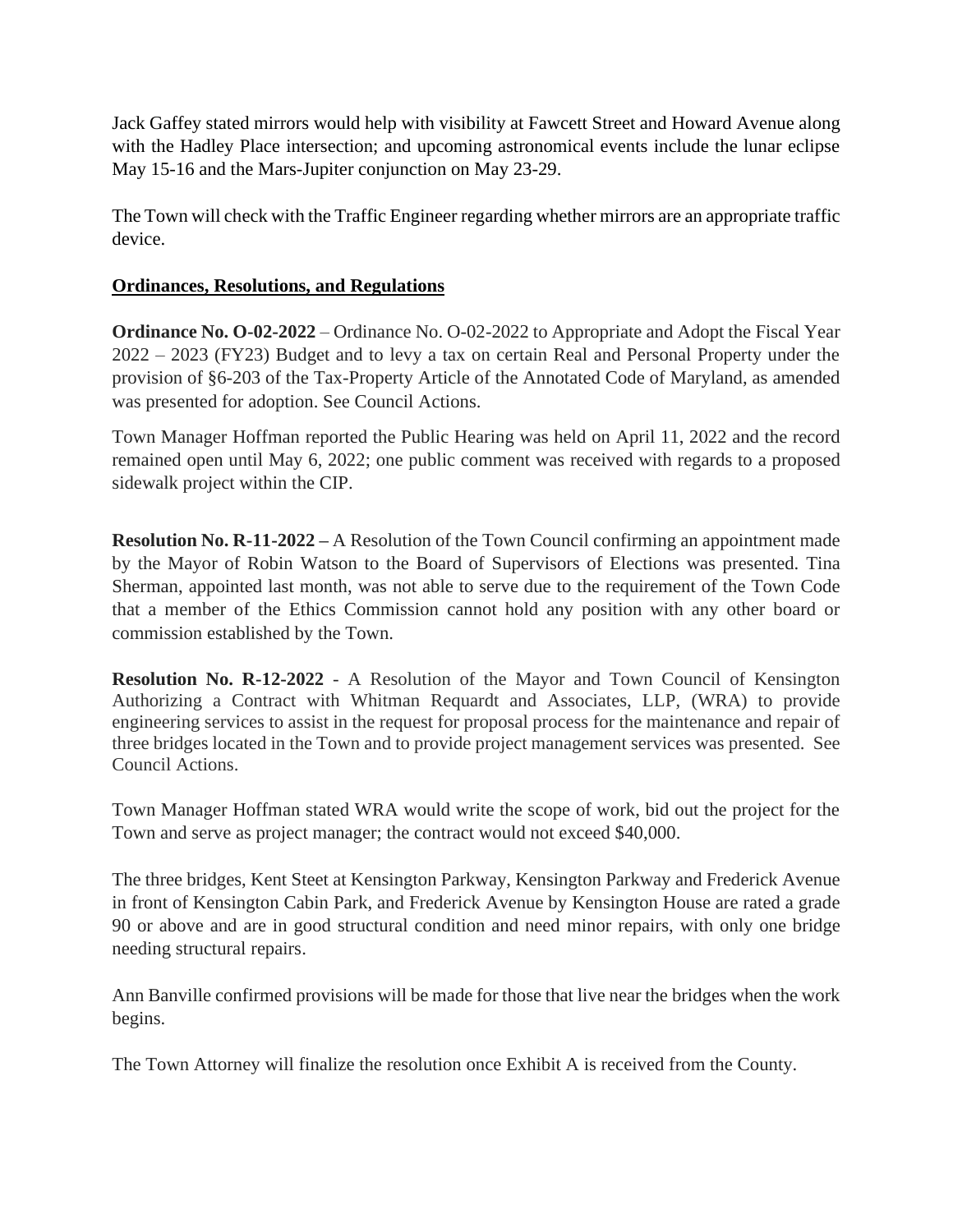**Resolution No. R-13-2022** - A Resolution of the Mayor and Town Council of Kensington Approving a Variance for a fence to exceed four (4') feet in height within the front plane of the property on land zoned for single-family use at 3910 Warner Street was presented. See Council Actions.

**Resolution No. R-14-2022** - A Resolution of the Mayor and Town Council authorizing the Town Manager to contract for the installation of a speed hump along the 10800 block of St. Paul Street was presented. See Council Actions.

Town Manager Hoffman reported a traffic analysis confirmed that the 85<sup>th</sup> percentile speed along this block was 26.5 MPH and the maximum speed was 38.2 MPH; normally a petition is required; however, he has spoken with the two residents affected by the speed bump and due to the speed is recommending moving forward without a petition.

## **Council Actions**

Council Member Engle moved to approve the Town Meeting Minutes from April 11, 2022. The motion passed unanimously.

Council Member Crimmins moved to approve a one-day alcohol waiver at St. Paul Park for the Town's Juneteenth celebration on June 18, 2022. The motion passed unanimously.

Council Member Crimmins moved to adopt Ordinance [No. O-02-2022](https://r20.rs6.net/tn.jsp?f=001jPDsWhEJoskDCGPOEgETpJdARGBn779dH8WyTvdaAtYF71IIM97ServvaaHwD9p0AvvumP6XsMJ8Lb44fxyFgSlGv1ukQV18CBBpwevAzlq4cFEWImIYKaNIye6fOOD0MikGKzfzPEUqT3vzojHy3wNElZnQBmG-znoU-feCVOzyyhTAM84Hm8b_h1EYODA3BK7p9ezAn2CT7BGBzBoek1GRQHADjQwk6aTPZSK5o4TpNYIe9YnZt78BHkfKdfWG&c=J6pNeSR6b9oMLgPBNs1ReZjckvScfVc-eWm-JVwr-ztDY4AOYPrZbA==&ch=eC1LXLvQkr_4LCm6MkX2f6K1OonCpyD1iDKnmk3bmaKTVmnKatpP9g==) to appropriate and adopt the Fiscal Year 2022 – 2023 (FY23) Budget and to levy a tax on certain real and personal property under the provision of §6-203 of the Tax-Property Article of the Annotated Code of Maryland as amended. The motion passed unanimously.

Council Member Bartram moved to approve Resolution No. R-11-2022 confirming the appointment made by the Mayor of Robin Watson to the Board of Supervisors of Elections. The motion passed unanimously.

Council Member Engle moved to approve Resolution No. R-12-2022 authorizing a contract with Whitman Requardt and Associates, LLP, (WRA) to provide engineering services to assist in the request for proposal process for the maintenance and repair of three bridges located in the Town and to provide project management services. The motion passed unanimously.

Council Member Bartram moved to approve Resolution No. R-13-2022 for a Variance to allow a fence to exceed four (4') feet in height within the front plane of the property on land zoned for single-family use at 3910 Warner Street. The motion passed unanimously.

Council Member Crimmins moved to approve Resolution No. R-14-2022 authorizing the Town Manager to contract for the installation of a speed hump along the 10800 block of St. Paul Street. The motion passed unanimously.